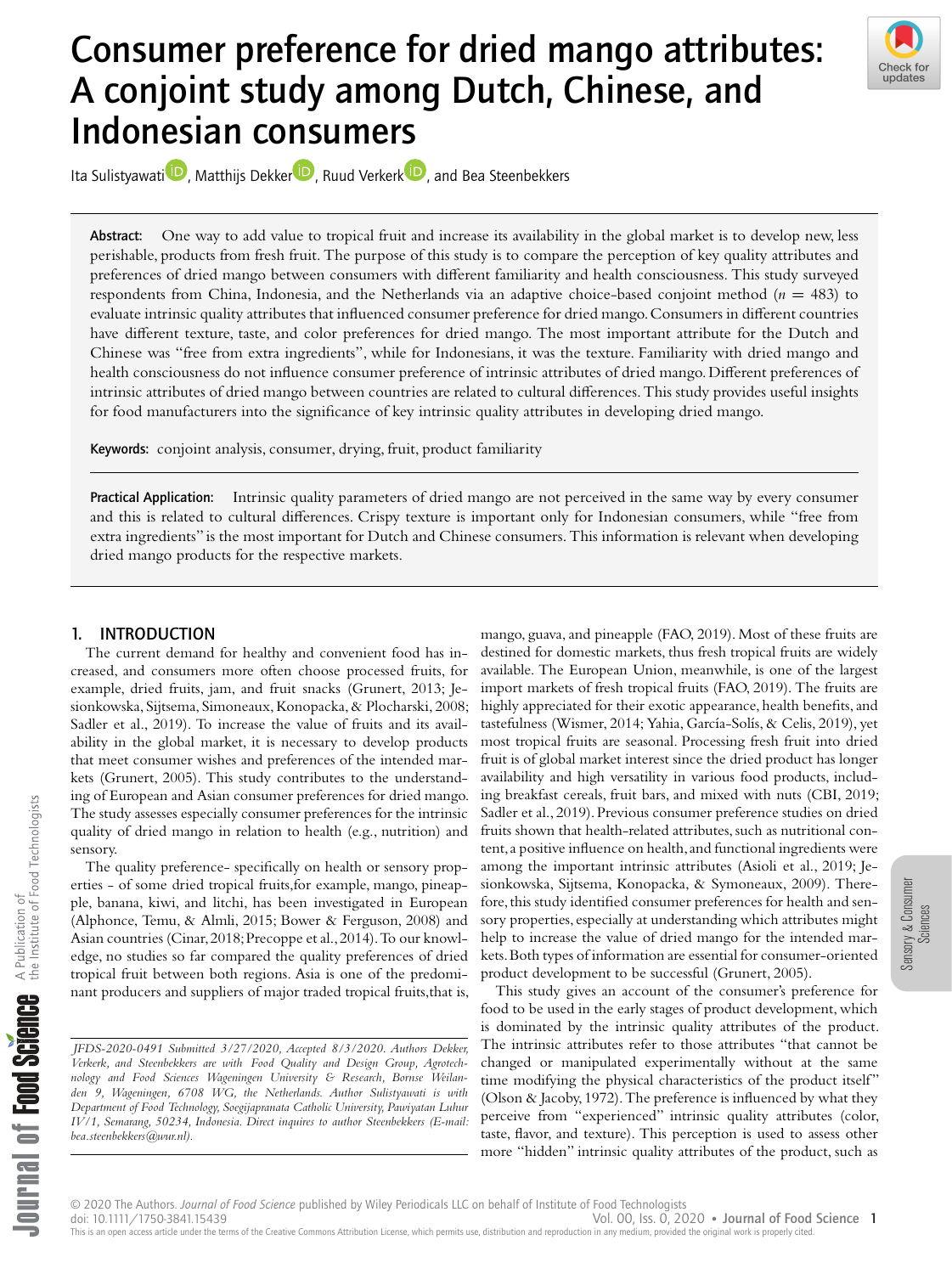#### **Table 1–Intrinsic attributes and their levels of dried mango used in the conjoint analysis.**

| Extra ingredients                                      | Sweetener                                                   | <b>Texture</b>               |
|--------------------------------------------------------|-------------------------------------------------------------|------------------------------|
| Salt<br>Spices (e.g., chili and ginger)                | High calorie, sugar/honey<br>Low calorie, natural sweetener | Chewy<br>Soft                |
| Combination of salt and spices<br>No extra ingredients | No calorie, artificial sweetener                            | Crispy                       |
| Color                                                  | <b>Taste</b>                                                | Mango flavor                 |
| Yellow                                                 | More sweet than sour                                        | Weaker than fresh mango      |
| Light orange                                           | Balanced sweet and sour                                     | Similar to fresh mango       |
| Orange                                                 | More sour than sweet                                        | Stronger than fresh<br>mango |
| Intense orange                                         |                                                             |                              |

health (nutritional value and vitamins content), and to determine the overall quality of a food product (Asioli et al., 2017).

Among dried tropical fruits, dried mango poses an interesting case. Mango is one of the top three most consumed tropical fruits due to its attractive color, unique flavor, and its nutritional value (FAO, 2019). One way to increase the availability of and to add value to mango is by developing mango products, for example, dried mango. Product features like an extended shelf-life, convenience, and "fresh-like" characteristics are provided by dried fruit with maintained nutrients and health-promoting value (Ciurzyńska, Kowalska, Czajkowska, & Lenart, 2016; Orsat, Changrue, & Vijaya Raghavan, 2006; Witrowa-Rajchert, Wiktor, Sledz, & Nowacka, 2014).

Besides sensory and health properties of the product, product familiarity and health consciousness play a key role in consumers' food choice, including fresh fruit (Pollard, Kirk, & Cade, 2002), processed tropical fruits (Sabbe, Verbeke, & Van Damme, 2008), and dried fruits (Almli, Asioli, & Rocha, 2019). Familiarity has been associated with personal product-related experiences, such as knowledge, purchase, consumption, and product typicality,that is, to what extent the product represents its overall category (Bredahl, 2003; Frez-Muñoz, Steenbekkers, & Fogliano, 2016; Park & Lessig, 1981). A higher familiarity with the product has been associated with a higher understanding of its attributes, which is translated to more informed product evaluations (Banovic, Fontes, Barreira, & ´ Grunert, 2012). Consumers with different familiarity levels assess both intrinsic and extrinsic attributes in different ways (Banovic´ et al., 2012; Bredahl, 2003; Frez-Muñoz et al., 2016).

Healthiness of the product is one of the main motives in consumers' food choice (Grunert, 2013; Januszewska, Pieniak, & Verbeke, 2011; Miloševic, Žeželj, Gorton, & Barjolle, 2012). ´ Healthiness is often associated with sensory (flavor, taste, color, and texture) and natural content characteristics (no additives and natural ingredients) (Chambers, Chambers, & Castro, 2018; Puska & Luomala, 2016). According to the literature, health consciousness could influence how consumers assess the importance of attributes in a food product (Chen, 2013; Schifferstein & Ophuis Oude, 1998). This study aims to compare the perception of key quality attributes and their preferences for intrinsic characteristics of dried mango between consumers with different familiarity levels to support consumer-oriented product development of dried mango. It is hypothesized that perceptions of key quality attributes are different among different familiarity levels. Second, it is hypothesized that the intrinsic quality attributes of dried mango are perceived differently by consumers with different levels of health consciousness. Therefore, a cross-national online survey was conducted on preference of dried mango in three countries: China, Indonesia, and the Netherlands. A conjoint analysis was

applied to identify the importance of different intrinsic quality attributes and the preference for the attribute levels of dried mango, as well as to evaluate if these attributes vary due to nationality, demographic data, and health consciousness of respondents.

## 2. MATERIALS AND METHODS

#### 2.1 Conjoint analysis

**2.1.1 Selection of attributes and levels by focus groups.** To determine the attributes and levels to be evaluated in the conjoint analysis, our previously obtained focus groups results were used by selecting the intrinsic attributes that were mentioned most often by participants as relevant to eat dried mango, Table 1 (Sulistyawati, Sijtsema, Dekker, Verkerk, & Steenbekkers, 2019). The most often-mentioned intrinsic attributes were determined by applying content analysis to the translated verbatim transcription data using ATLAS.ti 7.5.12 for Windows. The focus groups showed that sweetening agents and (the absence of) extra ingredients were the most often mentioned intrinsic attributes related to perceived healthiness of dried mango, followed by taste, flavor, color, and texture. Similarly, the chosen levels for each of these attributes were based on the outcomes of the focus groups.

**2.1.2 Design of conjoint analysis.** An adaptive choicebased conjoint analysis (ACBC) was used in this study. Different from traditional conjoint analysis, the prediction of consumer choices in a choice-based conjoint analysis is not on product judgment but actual product choices, respondents make a choice or decision, so the need for estimating consumer choices is removed (Jaeger, Hedderley, & MacFie, 2001). The ACBC method has been suggested to be more accurate at measuring consumer response involving five or more attributes and may require fewer respondents than a traditional CBC to obtain similar results (Jervis, Ennis, & Drake, 2012; Orme, 2010).

The ACBC survey was developed in English, translated into the three respective languages, and rechecked by a native speaker. The survey was pretested by five to six respondents for each country after which minor adjustments were made. The online surveys were conducted in the native language of the participants and were held in November to December 2016. The survey began with a short introduction of the research and followed by questions on demographic information and experience in eating fresh and dried mango, for example, frequency of consumption. According to Pollard et al. (2002), experience in consuming a certain food is related to familiarity with that food. Next, the survey comprised three main sections:the first section was designed with one Build-Your-Own (BYO) questionnaire in which respondents were introduced to the attributes and levels while they were asked to identify the product closest to their ideal. In the second section, five screening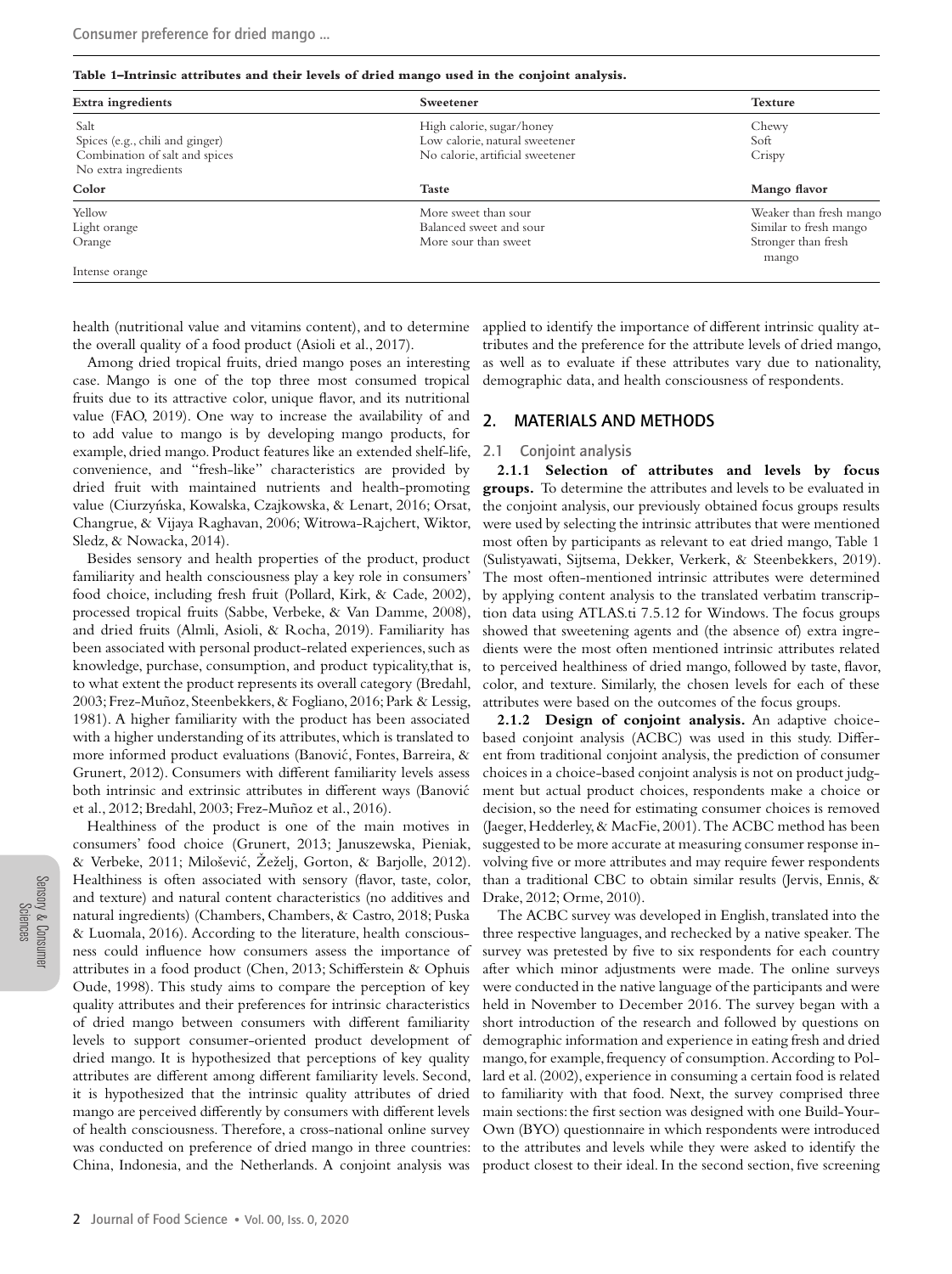tasks with four product concepts per task with the possible responses of "a must-have" or "an unacceptable" attribute were created for each product concept. A minimum of two and a maximum of three attributes varied from the BYO selections for each product concept. Two "unacceptable" questions and one "musthave" question were built into the survey. In the third section–a choice task tournament– they were asked to select the concept that best fitted their preferences from a maximum of 14 product concepts and with a minimum of three concepts per choice task.

Following the conjoint survey, an additional section was added to measure the health consciousness of the respondents.The health consciousness questionnaire (Schifferstein & Ophuis Oude, 1998) assesses whether individuals are aware of the influence of lifestyle on health (Wardle & Steptoe, 2003), and ready to take health actions (Becker, Maiman, Kirscht, Haefner, & Drachman, 1977). Respondents rated 11items of health consciousness on a 5-point scale ranging from  $1 =$  strongly disagree,  $2 =$  disagree,  $3 =$  neutral,  $4 =$ agree to  $5 =$  strongly agree, see Table S1. Upon completion of the entire survey, respondents were entered into a lottery to receive one of the five €15 voucher cards for each country.

**2.1.3 Data collection and respondents.** The online survey was created using Sawtooth Software Lighthouse Studio 9.2 (Sawtooth Software Inc., Provo, UT, USA). The survey was circulated by the researchers of this study and their networks to respondents living in the respected countries, such as university students and employees via emails, social media (e.g., Facebook), and personal message applications (e.g., WhatsApp and Line). A total of 638 respondents participated, of which 483 respondents gave valid answers. Answers of respondents who completed the survey in less than 5 minutes, gave repetitive answers (e.g., always choose "agree" for all health consciousness questions, which contained positive and negative statements), and/or did not complete the survey were removed from the database.

#### 2.2 Statistical analysis

The data were analyzed by hierarchical Bayesian estimation and rescaled with the zero-centered difference method using Sawtooth Software Lighthouse Studio 9.2 (Sawtooth Software Inc.). The results–for example, importance scores and utility values within a country, importance scores per attribute between countries–were compared by applying one-way ANOVA with *post hoc* Hochberg-GT2 using IBM SPSS Statistics 25 (IBM Corp., Armonk, NY, USA).

The internal consistency reliability of the health consciousness scale was measured with Cronbach's Alpha. The overall reliability was 0.78, which is above the 0.70 level that is generally considered to be satisfactory (Tavakol & Dennick, 2011). The reliability values for each country were also satisfactory: China (0.78), the Netherlands (0.83), and Indonesia (0.71).

### 3. RESULTS AND DISCUSSION

#### 3.1 Sociodemographic characteristics

Table 2 shows the sociodemographic characteristics of the three respondent groups: Chinese, Indonesians, and Dutch, and their health consciousness scores. Most of the respondents were females comprising 70.6% of the sample. The age distribution is skewed with 61.7% of the sample population between 18 and 25 years. The respondents were well educated with 78.3% of them holding an undergraduate or postgraduate qualification.

#### 3.2 Health consciousness scores

Indonesian respondents were on average more health conscious than Chinese and Dutch respondents ( $P < 0.05$ ), Table 2. It is worth noting that the average health conscious score of the total respondents (*n* = 483) was rather high, on average 3.3 on a 5-point scale. This value suggests that the sample population in this study considered themselves as health conscious individuals.

In the total sample,no significant difference in the average health consciousness score was found for gender (Table 2). The youngest respondents appeared to be more health conscious than the oldest respondents ( $P < 0.05$ ). This cannot be attributed to differences within countries since no differences between age groups within the three countries were found, but it seems due to the high number of young Indonesians in the sample. There is no significant difference in health consciousness scores between educational backgrounds within a country,except for the Chinese respondents, where lower educated respondents have lower health consciousness scores. However, some caution is necessary due to the small number of Chinese respondents in the sample with a lower educational background.

A significant correlation exists between the health consciousness score and being a dried mango eater (*P <* 0.05), as shown in Table 2. This result might be because the number of Indonesian respondents contributed to more than half of the total respondents. Indonesian groups who are less health conscious (as compared with those who have higher health conscious scores) tend to be dried mango eaters  $(P < 0.05)$ . This result is in line with our previous health perception study, which found that Indonesian participants ate dried mango as a snack and their reasons for eating were often unrelated to health (Sulistyawati et al., 2019). Nevertheless, it should be noted that the Indonesian groups have the highest health consciousness scores among the three respondent groups (*P <*0.05). For Dutch and Chinese respondents, no significant difference in the health consciousness between dried mango eaters and noneaters was found, implying that for these groups dried mango consumption might not be associated with a healthy diet and lifestyle. The results of this study were different from previous consumer studies on dried fruit (Cinar, 2018; Sijtsema, Jesionkowska, Symoneaux, Konopacka, & Snoek, 2012). Cinar (2018) found a positive relationship between consumers being health conscious and their willingness to purchase dried fruits (banana, kiwi, and pineapple).

#### 3.3 Familiarity levels

This study involved respondents from the Netherlands, China, and Indonesia. These countries show large differences in quantity and variety of dried fruit products available on their market, so participants from these countries are expected to have different familiarity with eating dried fruit, specifically dried tropical fruit. Chinese participants were most familiar with dried mango, reflected in 94.9% of the respondents being dried mango eaters, followed by Indonesian (64.3%) and Dutch participants (50%), Table 2. These results are in line with the consumer perception study on dried mango in which Chinese and Indonesian participants mentioned more intrinsic characteristics (Sulistyawati et al., 2019), implying a higher product familiarity than the Dutch participants.

For Indonesians, 35.7% of noneaters of dried mango is remarkably low. This might be due to the fact that various alternatives of fruit snacks are available in the Indonesian market ranging from various fresh tropical fruits (Altendorf, 2017, 2018) to processed fruit products, including semidried/dried fruits.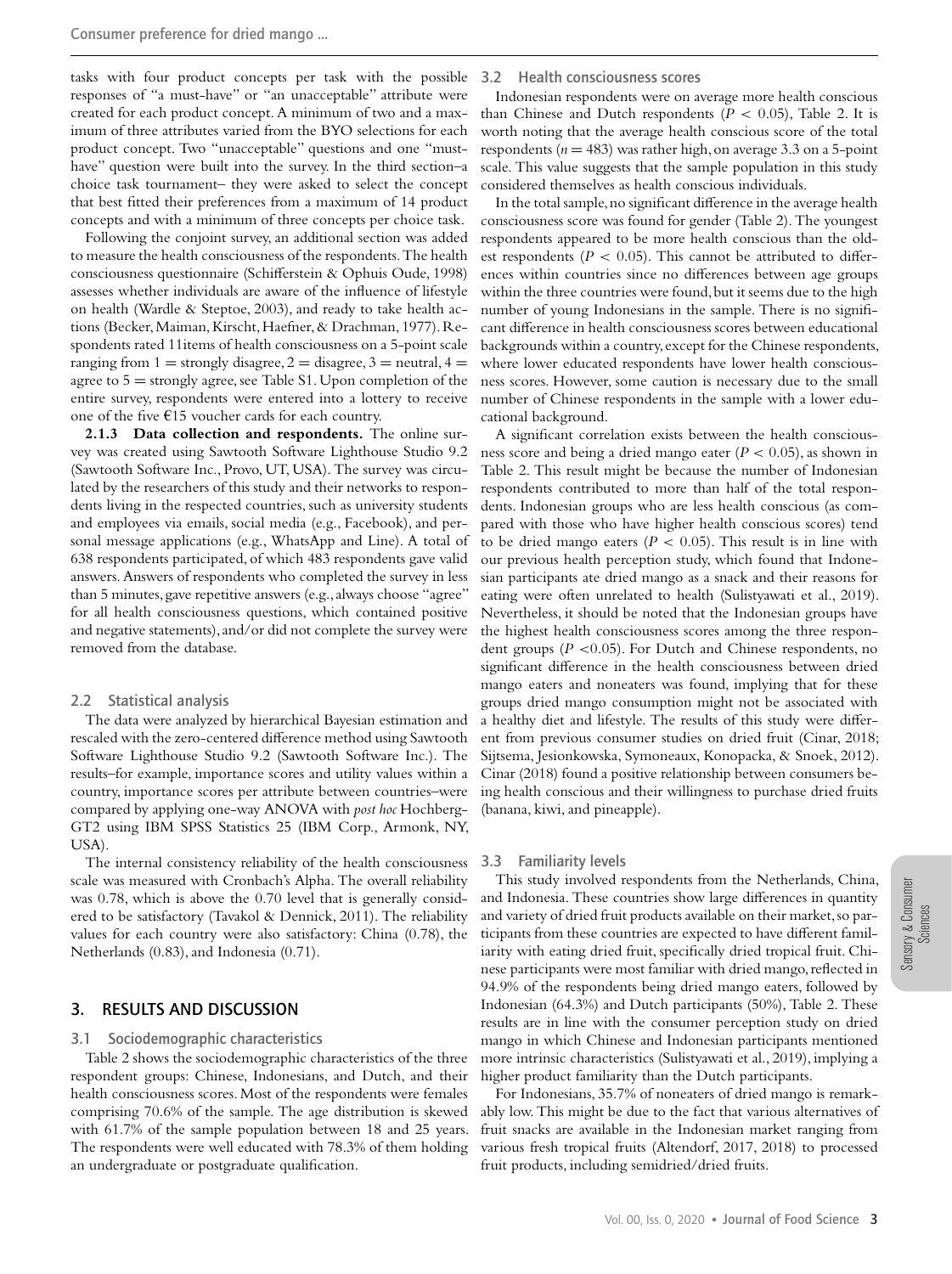| ř<br>٠<br>ğ |
|-------------|
| ă<br>٠<br>٠ |

| i<br>I                                                    |
|-----------------------------------------------------------|
|                                                           |
| ׇ֚֘֝֬<br>ׇ֚֘<br>֖֖֖֖֧֖֖֚֚֚֚֚֚֚֚֚֚֚֚֚֚֚֚֚֚֚֚֚֚֚֚֚֚֚֚֚֚֚֚֬֝ |
| $\frac{1}{2}$<br>ׇ֚֘֝֡                                    |

|                            |                    |                               | Chinese               |                      |                                |                                 | Indonesians    |                                |                             |                            | Dutch                                |                        |                  |                                        | All respondents       |                                            |
|----------------------------|--------------------|-------------------------------|-----------------------|----------------------|--------------------------------|---------------------------------|----------------|--------------------------------|-----------------------------|----------------------------|--------------------------------------|------------------------|------------------|----------------------------------------|-----------------------|--------------------------------------------|
| Characteristics            | $\boldsymbol{r}$   | Mean                          | $\overline{\text{S}}$ | <b>Statistics</b>    | $\overline{u}$                 | Mean                            | <b>GIS</b>     | <b>Statistics</b>              | $\boldsymbol{u}$            | Mean                       | <b>GIS</b>                           | <b>Statistics</b>      | $\boldsymbol{u}$ | Mean                                   | $\overline{\text{S}}$ | <b>Statistics</b>                          |
|                            | 137                | 3.13                          | 0.54                  |                      | 244                            | 3.47                            | 0.45           |                                | 102                         | 3.06                       | 0.58                                 |                        | 483              | 3.29                                   | 0.54                  |                                            |
| Gender                     |                    |                               |                       | $t = 1.118, n.s.$    |                                |                                 |                | $t = 1.173,$<br>$n_{.5}$ .     |                             |                            |                                      | $= 0.962$<br>n.s.      |                  |                                        |                       | $t = 0.055, n.s.$                          |
| Male                       | 35                 | 3.22                          | 0.47                  |                      | 73                             | $3.54$<br>$3.44$                | 0.47           |                                | 34                          |                            | 0.61                                 |                        | 142              | 3.33                                   | 0.56                  |                                            |
| Female                     | 102                | 3.10                          | 0.56                  |                      |                                |                                 | 0.43           |                                |                             | $2.97$<br>$3.11$           | 0.57                                 |                        | 341              | 3.27                                   | 0.53                  |                                            |
| Age                        |                    |                               |                       | $F = 0.284,$<br>n.s. |                                |                                 |                | $F = 0.778$ ,<br>$n_{\cdot}$ . |                             |                            |                                      | $F = 0.524,$<br>n.s.   |                  |                                        |                       | $= 4.641, P$<br>$< 0.05$<br>F              |
| 18 to 25                   | 64                 |                               | 0.56                  |                      |                                |                                 |                |                                |                             |                            |                                      |                        |                  |                                        |                       |                                            |
| $26$ to $40$               | $^{68}$            | $3.11$<br>$3.16$<br>$3.00$    | 0.53                  |                      | $\frac{5}{3}$ $\frac{8}{5}$ in | $\frac{45}{36}$ $\frac{45}{36}$ | $0.46$<br>0.58 |                                | 383                         | $3.12$<br>$2.30$<br>$3.09$ | 3<br>3<br>3<br>3<br>5<br>3<br>5<br>3 |                        | $284$<br>$41$    | $3.34^a$<br>$3.22^{ab}$<br>$3.13^b$    | $0.55$<br>$0.57$      |                                            |
| $41$ to $60$               | $\mathsf{L}\Omega$ |                               | 0.43                  |                      |                                |                                 |                |                                |                             |                            |                                      |                        |                  |                                        |                       |                                            |
| Education level            |                    |                               |                       | $F = 5.633,$         |                                |                                 |                | $= 0.591,$<br>$\overline{L}$   | 102                         |                            |                                      | $F = 0.302,$           | 483              |                                        |                       | $F = 2.282,$                               |
|                            |                    |                               |                       | $P < 0.01$           |                                |                                 |                | n.s.                           |                             |                            |                                      | n.s.                   |                  |                                        |                       | n.s.                                       |
| Middle/High school         | $^{\circ}$         |                               | 0.32                  |                      |                                | 3.42                            | 0.45           |                                | 39                          | 3.09                       | 0.61                                 |                        | 105              |                                        | 0.56                  |                                            |
| Diploma/Bachelor           | $69$               | $2.53a$<br>$3.18b$<br>$3.18b$ | 0.51                  |                      | $58$ $162$                     | 3.54                            | 0.45           |                                | $\overline{32}$             | $2.99$<br>$3.10$           | $0.61$<br>$0.55$                     |                        | 262<br>116       | ದ್ದಿ ಸ್ವೆ<br>ಇ ಇ ಇ                     | $0.52$<br>$0.55$      |                                            |
| Master or higher           | 60                 |                               | 0.54                  |                      |                                |                                 | 0.46           |                                |                             |                            |                                      |                        |                  |                                        |                       |                                            |
| Experience in eating<br>DМ |                    |                               |                       | $t = 1.434, n.s.$    |                                |                                 |                | $< 0.05$<br>$=-1.998$<br>P     |                             |                            |                                      | $=$ $-$ 0.246,<br>n.s. |                  |                                        |                       | $\sim 0.05$<br>$= 0.533,$<br>$\mathcal{L}$ |
| Yes (Eater)                | 126                | 3.15                          | 0.54                  |                      | 138                            | $3.42^a$<br>$3.53^b$            | $0.43$<br>0.46 |                                | $\frac{1}{5}$ $\frac{1}{1}$ | $3.05$<br>$3.07$           | 0.6                                  |                        | 315              | $3.25^a$<br>$3.35^b$                   | 0.53                  |                                            |
| No (Noneater)              | $\overline{1}$     | 2.91                          | 0.47                  |                      | 106                            |                                 |                |                                |                             |                            | 0.57                                 |                        | 168              |                                        | 0.55                  |                                            |
| Country                    |                    |                               |                       |                      |                                |                                 |                |                                |                             |                            |                                      |                        |                  |                                        |                       | P < 0.001<br>F=28.937,                     |
| China                      |                    |                               |                       |                      |                                |                                 |                |                                |                             |                            |                                      |                        |                  |                                        |                       |                                            |
| Indonesia                  |                    |                               |                       |                      |                                |                                 |                |                                |                             |                            |                                      |                        | $\frac{27}{240}$ | $3.13^{a}$<br>$3.47^{b}$<br>$3.06^{a}$ | $0.54$<br>$0.38$      |                                            |
| the Netherlands            |                    |                               |                       |                      |                                |                                 |                |                                |                             |                            |                                      |                        |                  |                                        |                       |                                            |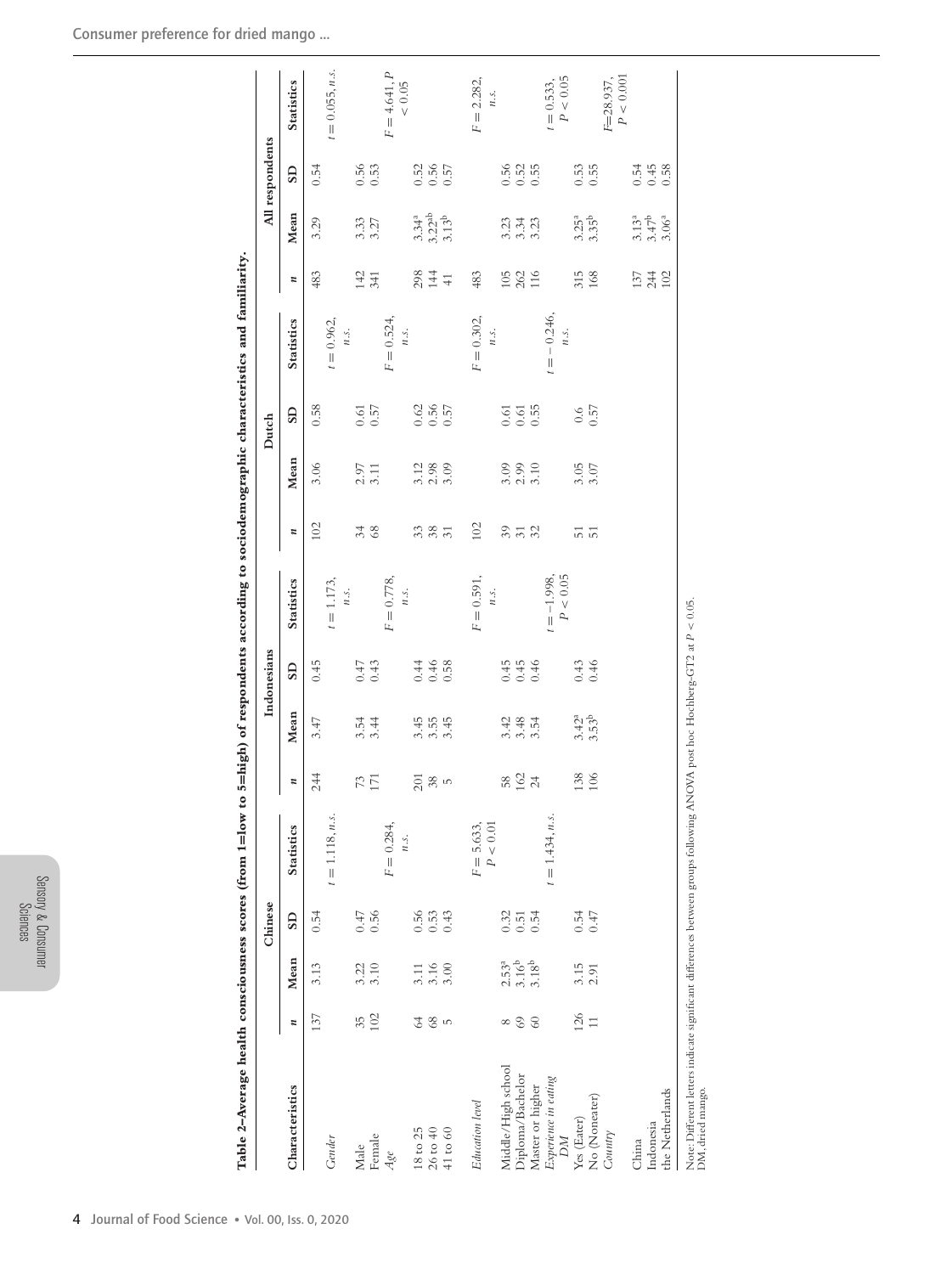

**Table 3–The most preferred levels per intrinsic attribute of dried mango.**

| Intrinsic attributes | Chinese                 | Indonesians                    | Dutch                |
|----------------------|-------------------------|--------------------------------|----------------------|
| Extra ingredients    | No extra ingredients    | No extra ingredients           | No extra ingredients |
| Sweetener            |                         | Low calorie, natural sweetener |                      |
| Texture              | Chewy                   | Crispy                         | Chewy                |
| Color                |                         | Light orange                   | Yellow               |
| <b>Taste</b>         | Balanced sweet and sour |                                | More sweet than sour |
| Mango flavor         |                         | Similar to fresh mango         |                      |

Note: The levels in bold are the key intrinsic quality attributes based on the relative importance of the attributes from the conjoint analysis.

It is worth noting that although Dutch respondents were least familiar with eating dried mango among the groups studied, the proportion of the eaters is still rather high (50%). This can be explained by the recent increase in semidried/dried mango popularity and higher availability as snack and ingredient in breakfast cereals and patisseries.Nevertheless,half of the Dutch respondents– who do not eat dried mango–might be hampered by the limited availability of dried mango in the Dutch supermarkets and greengrocers. According to the Europe Health Interview Survey conducted between 2013 and 2015, more than 85% of Dutch people regularly consume fresh fruits and vegetables, respectively (EU-ROSTAT, 2018), which might also contribute to lower dried fruit consumption.

## 3.4 Relative importance of intrinsic quality attributes

This study measured the relative importance of six intrinsic attributes for choosing dried mango and compared the significant differences among the three respondent groups: Chinese, Indonesians, and Dutch (Figure 1). The relative importance scores reflect the importance of each attribute in the decision-making process for a preferred product concept by the respondents. The attribute *(no) extra ingredients* had the greatest importance in determining consumers' preference for Chinese and Dutch groups, while for Indonesians, it was the third most important attribute (but not significantly different from *sweetener*), as shown in Figure 1.

*Texture* was the most important attribute for selecting and consuming dried mango for Indonesians, being "crispy" as the preferred level (Table 3 and Figure 1). This finding seems contra-

dictory to the health consciousness scores in which Indonesians had higher scores than other groups, but they weighed texture– a sensory attribute–as the most important attribute in choosing dried mango. For the Chinese and Dutch, this attribute was the second most important intrinsic quality attribute, but not significantly different from *sweetener* ( $P < 0.05$ ). The importance of texture for dried fruit is especially true for dried fruit snacks. A previous texture preference study on dried apple and pear found that the Chinese, Koreans, and the U.S. consumers like crispy samples and dislike soft and jelly-like samples (Wong,Kim, Chung, & Cho, 2020).

The least important attribute of dried mango was different for the three groups; it was *taste* for the Chinese, *mango flavor* for the Indonesians, and *color* for Dutch respondents (Figure 1). *Taste* usually falls within the top three most important sensory attributes of a food (Prescott, 1998). This result is in line with the relatively high health consciousness of the samples, which can drive a health-related food choice behavior,that is, making food choice by considering health-related attributes over the nonhealth-related attributes (Mai & Hoffmann, 2012). It is worth noting that this study did not include tasting, which can influence the importance rating and utilities (De Pelsmaeker,Schouteten,Lagast,Dewettinck, & Gellynck, 2017).

## 3.5 Utility values for different levels of each attribute of dried mango

Figure 2 shows the utility values for different levels of each intrinsic quality attribute shown in Figure 1.The values reflect the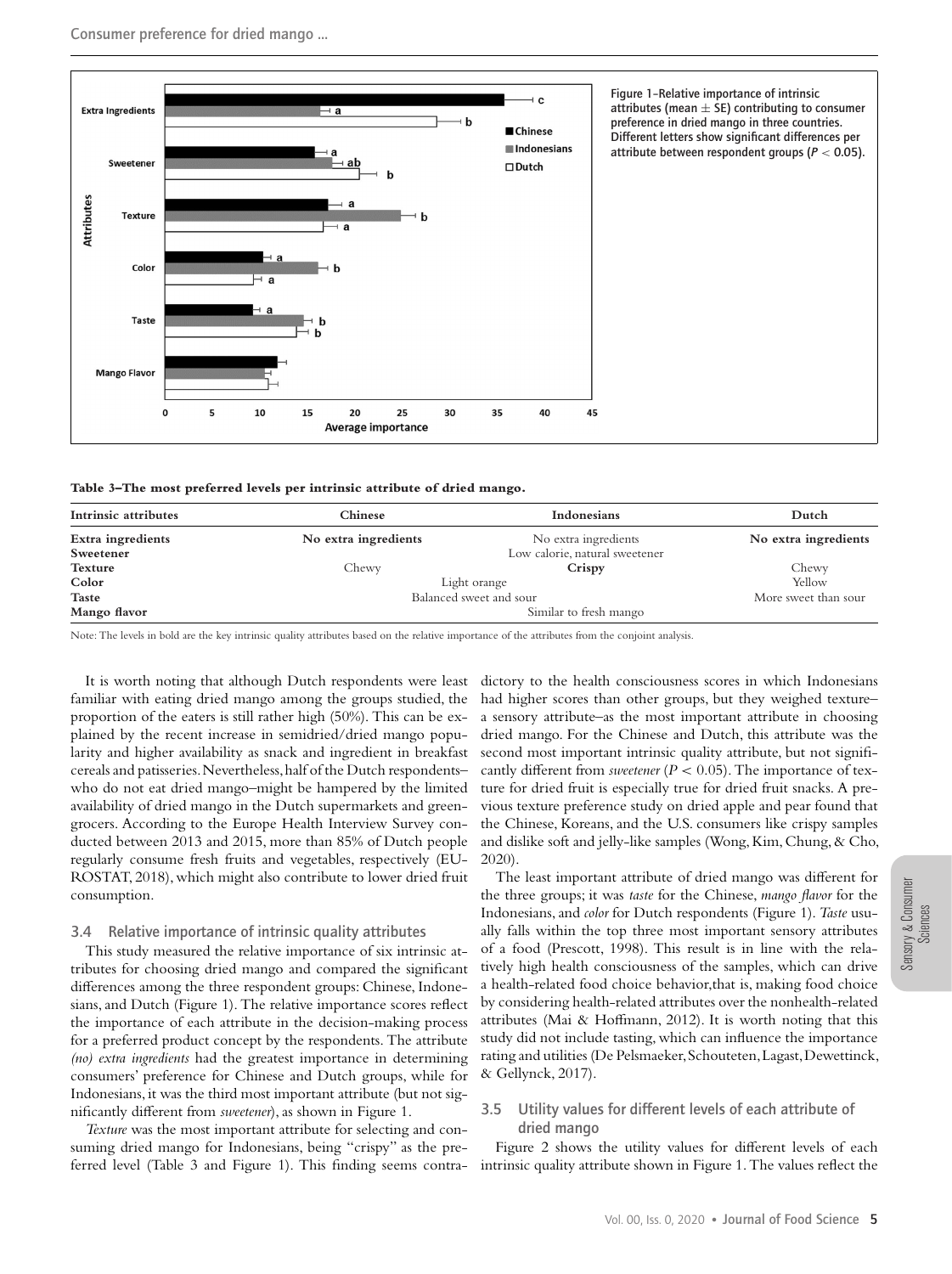

Figure 2–Preference for intrinsic quality attributes and their levels of dried mango in each group of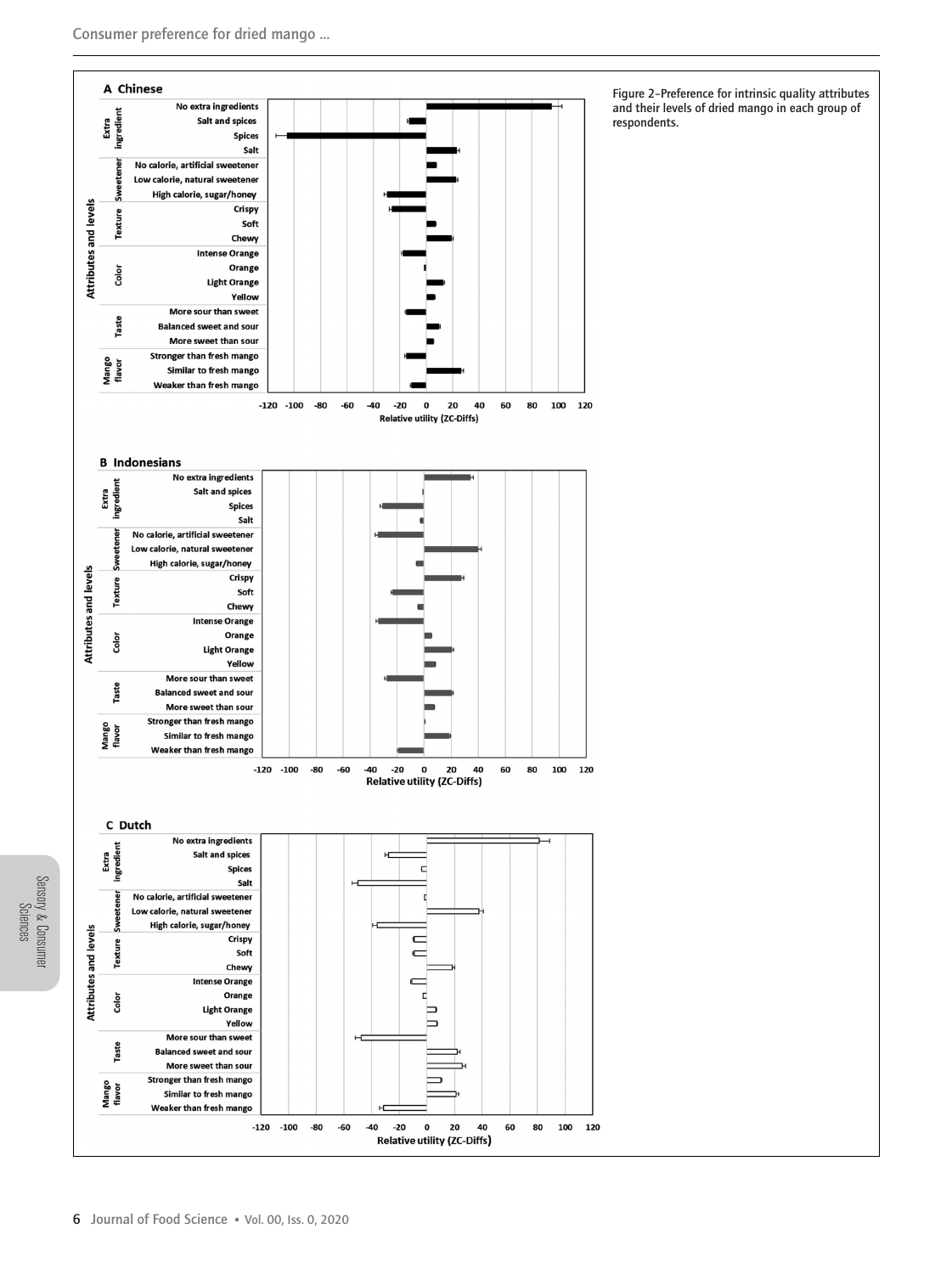contribution of the respective level to the consumers' preference for choosing dried mango. "No extra ingredients" was the preferred level for *extra ingredients* in all respondent groups (Figure 2 and Table 3). "No extra ingredients" might be interpreted as a preference for a "natural" product. This finding is in line with a thorough review study on the importance of food naturalness for consumers that revealed that to the majority of consumers, food naturalness is crucial (Román, Sánchez-Siles, & Siegrist, 2017). Gomez, Schneid, and Delaere (2015) also found that consumers differed in their perception of food naturalness and the difference influenced their consumption of fresh dairy products. This result implies that it can be relevant to take naturalness into account when developing dried mango.

All respondent groups distinctly less preferred adding "salt" or "salt and spices" or "spices." Adding salt could be seen as turning healthy fruit into unhealthy dried fruit, as it is also recommended to reduce dietary salt intake for the prevention of cardiovascular disease (Hooper, Bartlett, Davey Smith, & Ebrahim, 2004). Moreover, for the Dutch group, as for other European consumers, dried fruit is commonly consumed as "just" dried fruit (e.g., raisin) or incorporated in sweet products like breakfast cereals,muesli bars,and mixed with nuts, as reported by Jesionkowska, Konopacka, Płocharski, Sijtsema, and Zimmermann (2007), implying that adding salt or spices into dried fruit is not a common practice for these consumers.

Despite the rather similar preference among the three groups on "no extra ingredients," adding salt showed a positive utility value only for the Chinese group. This might be related to the availability of dried salted fruit made of sour plum, mango, and tangerine/orange peel in the local market in China (Liu & Yin, 2015) and high salt intake of the Chinese on a regular basis (Hvistendahl, 2014), implying their preference for salty foods including dried fruit.

"Low calorie, natural sweetener"is the most preferred sweetener for all respondent groups (Figure 2 and Table 3). This is followed by "no calorie, artificial sweetener" for Chinese and Dutch groups, and "high calorie, natural sugar/honey" for the Indonesian group. Following that, the Chinese and Dutch groups significantly preferred "no calorie, artificial sweetener" over "high calorie, natural sugar/honey," while the Indonesian group preferred the opposite. This could imply that respondents give different importance weights to the level of calorie and type of sweetener, which, however, was not studied here.

A significant difference in texture preferences was found between the groups.The Indonesians appreciated crispy dried mango over a chewy or soft texture, as reflected in the distinct positive utility value (Figure 2 and Table 3). Dutch and Chinese had negative utility values for "crispy," they preferred "chewy" over the other textures. It is likely that the Indonesian group considers dried mango only as a snack as also reported by Sulistyawati et al. (2019), which is often regarded as indulgence and comfort food (Jack, O'Neill, Piacentini, & Schröder, 1997). Moreover, this finding is in agreement with Oddo, Maehara, and Rah (2019), who revealed that 65% of Indonesian adults consume fried snacks for 4 days/week, suggesting that they repeatedly consume food with a crispy texture. In the study of Sulistyawati et al. (2019), some Indonesian participants reasoned eating dried fruit crisps was for enjoyment and then they preferred adding flavor enhancer. Dutch groups preferred a "chewy" texture perhaps due to their frequent consumption (weekly of more often) of chewy dried fruits, for example, raisin and dried apricot (Jesionkowska et al., 2008). In addition, the Dutch are used to consume dried fruits, including

dried mango, as a chewy snack or in breakfast cereals, as can be found in the supermarkets and greengrocers. In China, a wide variety of dried fruit is commonly consumed and is also available as additional ingredients, like in breakfast porridge or baked goods (Wei et al., 2017), thus it could be assumed the dried fruit eaten by the Chinese usually has a "chewy" texture. These findings give an important market insight regarding texture of dried mango.

Regarding *color*,the Chinese and the Indonesians preferred light orange, while the Dutch preferred yellow dried mango (Figure 2 and Table 3). Concerning *taste*, Dutch respondents preferred a "more sweet than sour" taste, while Indonesian and Chinese respondents preferred a "balanced sweet and sour" taste (Figure 2 and Table 3). As expected, a "more sour than sweet" taste gave negative utility values for all respondent groups. Intense yellow orange or orange mango flesh indicates a full ripened mango (Medlicott, N'Diaye, & Sigrist, 1990) and a sweeter taste due to ripening (Yashoda, Prabha, & Tharanathan, 2006). In relation to this, the results on color and taste preferences may imply that all respondents favored dried mango, which resembled the color and taste characteristics of ripe mango. However, it should be noted that the color and taste of dried mango also depend on the mango variety used (Alphonce et al., 2015) and the added ingredients.

No significant difference in the relative importance of attributes was found between men and women ( $P > 0.05$ ). To our surprise, also no significant differences in the relative importance of attributes were found between dried mango eaters and noneaters, which was hypothesized influencing product familiarity. Consumers having a different frequency of consuming certain food are likely to differ in their assessment of that food attributes (Hersleth, Lengard, Verbeke, Guerrero, & Næs, 2011). Results of the present study also differed from a previous consumer study on fresh fruit, which found that high-frequency fruit consumers (as compared to those of low-frequency fruit consumers) tended to attach more value to many intrinsic fruit attributes, for example, freshness and nutritional value (Heng & House, 2018).

The results of taste preference of the Chinese and Indonesians are similar to a previous preference study on dried mango, which revealed that Norwegian respondents mostly appreciated a sweet and sour balance of dried mango (Alphonce et al., 2015).

In the present study, preferences of dried mango attributes differ between the three countries studied (Table 3). The key intrinsic attribute in dried mango for the Indonesians is *texture*, while for the Chinese and the Dutch,it is (not adding) *extra ingredients*.Nevertheless, this difference seems not to be influenced by familiarity nor health consciousness.The different preferences for intrinsic attributes of dried mango between groups might be due to factors of cultural differences and individual preferences. As reported by Pollard et al. (2002), these two factors contributed to affecting food choice in relation to fruit and vegetable intake.

#### 3.6 Limitations

One limitation of this study is the use of social media and email to recruit the respondents. As such, the respondents were selfselected and are not necessarily representative of the general population because they were not divided according to age, gender, or health consciousness. The varied number of respondents per country makes it a challenge to compare them from a statistical point of view.

Another limitation of this study was that we only examined the frequency of dried mango consumption to represent product familiarity. Furthermore, while the health consciousness scale has been tested and applied in several studies (e.g., Chen, 2013;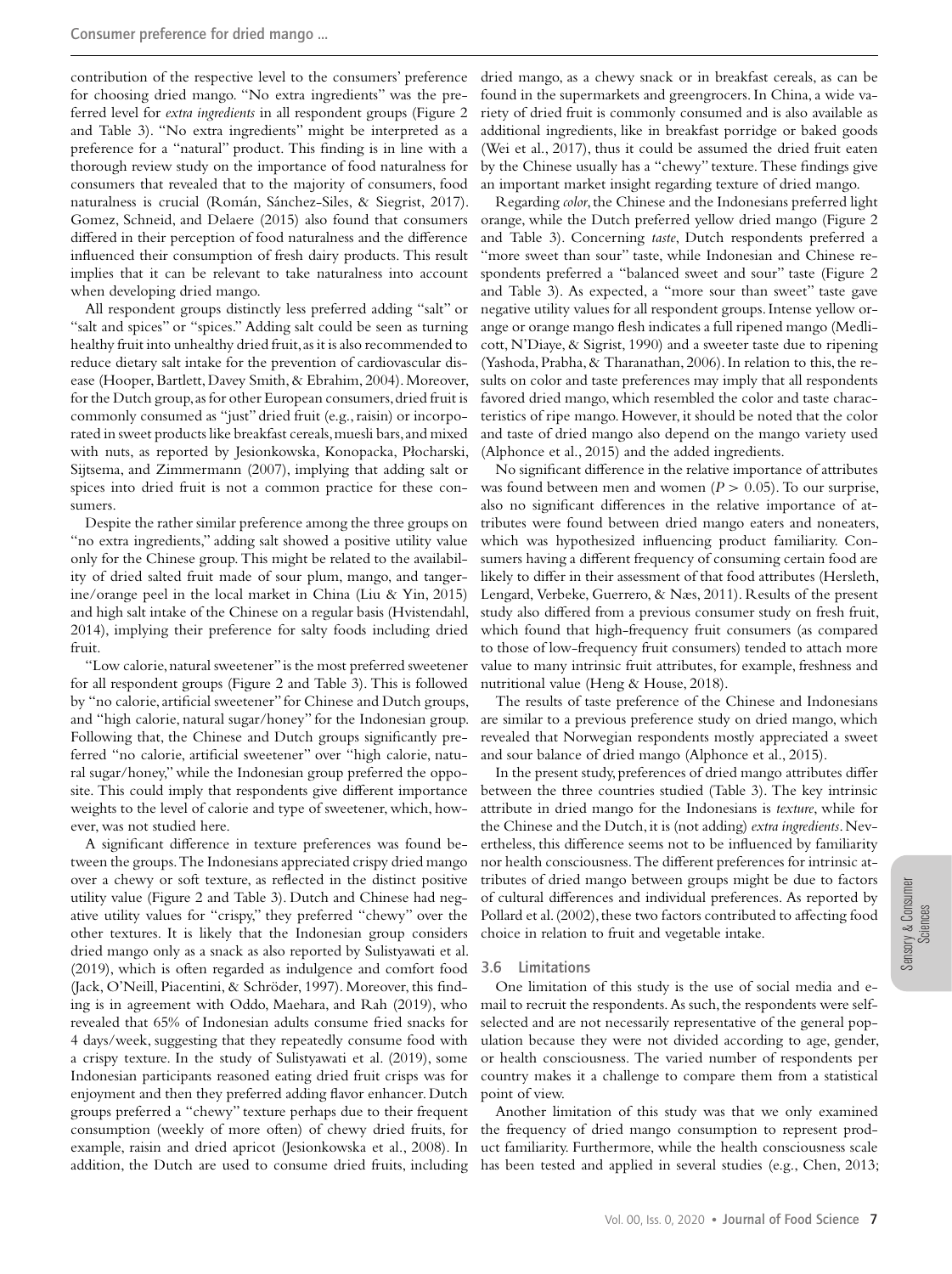Gámbaro, Ellis, & Prieto, 2013; Sijtsema et al., 2012), this selfreported health consciousness may be assessed differently by consumers across countries due to variability in health perception.Due to the fact that tasting is–of course–not possible in an online questionnaire, participants may have assessed the preference of sensory attributes of dried mango differently than when they would have had the opportunity to actually taste dried mango. These results must be regarded with caution because a lack of consistency in texture terminology might have existed among participants that potentially resulted in a variation in their interpretation of the levels of the textural attributes.

# 4. CONCLUSIONS AND RECOMMENDATIONS

According to this study, consumer preferences toward intrinsic attributes of dried mango differ between respondent groups from China, Indonesia, and the Netherlands. The key quality attribute considered by the Indonesians is texture, with crispy as the preferred texture, the Dutch and Chinese consider the lack of extra ingredients as the key attribute. They prefer a purer mango product, without "extra ingredients." This is one of the key intrinsic attributes of dried mango and interpreted to be related to naturalness, suggesting that naturalness needs to be taken into account in product development. The results of this study suggest that adding value to dried mango by addressing different intrinsic quality attributes is relevant. In reality, consumers choose products considering also extrinsic quality attributes, for example, origin, price, and nutritional information (Rodrigues et al., 2017); therefore, further studies are recommended, addressing both types of attributes, intrinsic and extrinsic, for a more comprehensive understanding in choosing dried fruit. The results relate to the preference of intrinsic attributes of dried mango consumed as a single product, not as an ingredient of a food product. Further studies are needed to shed additional light on the understanding preference of dried fruit products, such as protein bar, on-the-go dried fruit/nut mixes.

Both familiarity toward dried mango–operationalized as ever/never ate it and local availability–and health consciousness do not influence the preference. To identify factors influencing the consumers' preference toward dried mango or comparable types of products, a case-specific approach is necessary for which product familiarity can be investigated involving more indicators (e.g., product knowledge and taste preference).

This study demonstrates the application of conjoint analysis in multiple countries as a valuable tool in product development. The results of this study contribute particularly to explaining variations in key quality attributes and preferences; providing useful insights for food manufacturers to create a more targeted new product development strategy for dried mango and other dried tropical fruits.

## ACKNOWLEDGMENTS

I. Sulistyawati received a Ph.D. scholarship from the Directorate General of Resources for Science,Technology, and Higher Education, Indonesia (DIKTI) (grant number 391/E4.4/K/2014). The authors appreciated Dangyiqi Wu, Stella Alinneshia, and Claire Setjadiningrat for their assistance with data collection from the Chinese, Indonesian, and Dutch participants, respectively. The authors appreciated Lucía Frez Muñoz for her participation in data interpretation.

## AUTHOR CONTRIBUTIONS

I.S.and B.S.designed the study. I.S.participated in data collection and drafted the manuscripts. I.S., B.S., and M.D. interpreted the

results. B.S.,M.D., and R.V. supervised the work and reviewed the manuscript.

# CONFLICTS OF INTEREST

All authors report no conflicts of interest.

### REFERENCES

- Almli, V. L., Asioli, D., & Rocha, C. (2019). Organic consumer choices for nutrient labels on dried strawberries among different health attitude segments in Norway, Romania, and Turkey. *Nutrients*, *11*(12), 2951.<https://doi.org/10.3390/nu11122951>
- Alphonce, R., Temu, A., & Almli, V. L. (2015). European consumer preference for African dried fruits. *British Food Journal*, *117*(7), 1886–1902.<https://doi.org/10.1108/BFJ-10-2014-0342>
- Altendorf,S. (2017).Global prospects for major tropical fruits:Short-term outlook, challenges and opportunities in a vibrant global marketplace. In Food Outlook:Biannual report on global food markets (69–81). Retrieved from<http://www.fao.org/3/a-I8080e.pdf>
- Altendorf, S. (2018). Minor tropical fruits: Mainstreaming a niche market. In Food Outlook: Biannual report on global food markets (69–78). Retrieved from [http://www.fao.org/3/](http://www.fao.org/3/CA0239EN/ca0239en.pdf) [CA0239EN/ca0239en.pdf](http://www.fao.org/3/CA0239EN/ca0239en.pdf)
- Asioli, D., Aschemann-Witzel, J., Caputo, V., Vecchio, R., Annunziata, A., Næs, T., & Varela, P. (2017). Making sense of the "clean label" trends: A review of consumer food choice behavior and discussion of industry implications. *Food Research International*, *99*(Part 1), 58–71. <https://doi.org/10.1016/j.foodres.2017.07.022>
- Asioli, D., Rocha, C.,Wongprawmas, R., Popa,M., Gogus, F., & Almli, V. (2019).Microwave-dried or air-dried? Consumers' stated preferences and attitudes for organic dried strawberries. A multi-country investigation in Europe. *Food Research International*, *120*, 763–775. [https://doi.](https://doi.org/10.1016/j.foodres.2018.11.037) [org/10.1016/j.foodres.2018.11.037](https://doi.org/10.1016/j.foodres.2018.11.037)
- Banović, M., Fontes, M. A., Barreira, M. M., & Grunert, K. G. (2012). Impact of product familiarity on beef quality perception. *Agribusiness*, *28*(2), 157–172.<https://doi.org/10.1002/agr.21290>
- Becker, M. H., Maiman, L. A., Kirscht, J. P., Haefner, D. P., & Drachman, R. H. (1977). The health belief model and prediction of dietary compliance: A field experiment. *Journal of Health and Social Behavior*, *18*(4), 348–366.<https://doi.org/10.2307/2955344>
- Bower, J. A., & Ferguson, J. (2008). Children's perception of fresh fruit and fruit snacks. *Nutrition & Food Science*, *38*(3), 256–263.<https://doi.org/10.1108/00346650810871948>
- Bredahl, L. (2003). Cue utilisation and quality perception with regard to branded beef. *Food Quality and Preference*, *15*(1), 65–75. [https://doi.org/10.1016/S0950-3293\(03\)00024-7](https://doi.org/10.1016/S0950-3293(03)00024-7)
- CBI. (2019).Exporting dried tropical fruit to Europe.Retrieved from [https://www.cbi.eu/node/](https://www.cbi.eu/node/2767/pdf/) [2767/pdf/](https://www.cbi.eu/node/2767/pdf/)
- Chambers, V, E., Chambers, IV, E., & Castro, M. (2018).What is "natural"? Consumer responses to selected ingredients. *Foods*, *7*(65)[. https://doi.org/10.3390/foods7040065](https://doi.org/10.3390/foods7040065)
- Chen, M. F. (2013). Influences of health consciousness on consumers' modern health worries and willingness to use functional foods. *Journal of Applied Social Psychology*, *43*, E1–E12. <https://doi.org/10.1111/jasp.12033>
- Cinar, G. (2018). Consumer perspective regarding dried tropical fruits in Turkey.*Italian Journal of Food Science*, *30*(4), 809–827.<https://doi.org/10.14674/IJFS-1131>
- Ciurzyńska, A., Kowalska, H., Czajkowska, K., & Lenart, A. (2016). Osmotic dehydration in production of sustainable and healthy food. *Trends in Food Science and Technology*, *50*, 186–192. <https://doi.org/10.1016/j.tifs.2016.01.017>
- De Pelsmaeker, S., Schouteten, J. J., Lagast, S., Dewettinck, K., & Gellynck, X. (2017). Is taste the key driver for consumer preference? A conjoint analysis study. *Food Quality and Preference*, *62*(1), 323–331.<https://doi.org/10.1016/j.foodqual.2017.02.018>
- EUROSTAT. (2018). Fruit and vegetable consumption statistics. Retrieved from [http://ec.](http://ec.europa.eu/eurostat/statisticsexplained/) [europa.eu/eurostat/statisticsexplained/](http://ec.europa.eu/eurostat/statisticsexplained/) FAO. (2019). Major tropical fruits: Market review 2018. Retrieved from [http://www.fao.org/3/](http://www.fao.org/3/ca5692en/ca5692en.pdf)
- [ca5692en/ca5692en.pdf](http://www.fao.org/3/ca5692en/ca5692en.pdf)
- Frez-Muñoz, L., Steenbekkers, B. L. P. A., & Fogliano, V. (2016). The choice of canned whole peeled tomatoes is driven by different key quality attributes perceived by consumers having different familiarity with the product. *Journal of Food Science*, *81*(12), S2988–S2996. [https://](https://doi.org/10.1111/1750-3841.13539) [doi.org/10.1111/1750-3841.13539](https://doi.org/10.1111/1750-3841.13539)
- Gámbaro, A., Ellis, A. C., & Prieto,V. (2013). Influence of subjective knowledge, objective knowledge and health consciousness on olive oil consumption—A case study. *Food and Nutrition Sciences*, *4*, 445–453.<https://doi.org/10.4236/fns.2013.44057>
- Gomez, P., Schneid, N., & Delaere, F. (2015). How often should I eat it? Product correlates and accuracy of estimation of appropriate food consumption frequency.*Food Quality and Preference*, *40*(1), 1–7.<https://doi.org/10.1016/j.foodqual.2014.07.018>
- Grunert, K. G. (2005). Food quality and safety: Consumer perception and demand. *European Review of Agricultural Economics*, *32*(3), 369–391[. https://doi.org/10.1093/eurrag/jbi011](https://doi.org/10.1093/eurrag/jbi011)
- Grunert, K. G. (2013). Trends in food choice and nutrition. In M. Klopčič, A. Kuipers, & J. Hocquette (Eds.), *Consumer attitudes to food quality products. EAAP Scientific Series* (Vol. *133*, pp. 23–30)[. https://doi.org/10.3920/978-90-8686-762-2\\_2](https://doi.org/10.3920/978-90-8686-762-2_2)
- Heng, Y., & House, L. A. (2018). Cluster analysis for fruit consumption patterns: An international study. *British Food Journal*, *120*(9), 1942–1952.<https://doi.org/10.1108/BFJ-01-2018-0014>
- Hersleth, M., Lengard, V., Verbeke, W., Guerrero, L., & Næs, T. (2011). Consumers' acceptance of innovations in dry-cured ham: Impact of reduced salt content, prolonged aging time and new origin. *Food Quality and Preference*, *22*(1), 31–41. [https://doi.org/10.1016/j.foodqual.2010.07.](https://doi.org/10.1016/j.foodqual.2010.07.002) [002](https://doi.org/10.1016/j.foodqual.2010.07.002)
- Hooper, L., Bartlett, C., Davey Smith, G., & Ebrahim, S. (2004). Advice to reduce dietary salt for prevention of cardiovascular disease. *Cochrane Database of Systematic Reviews*, CD003656. <https://doi.org/10.1002/14651858.cd003656.pub2>
- Hvistendahl, M. (2014). China tries to kick its salt habit. *Science*, *345*(6202), 1268–1269. <https://doi.org/10.1126/science.345.6202.1268>
- Jack, F. R., O'Neill, J., Piacentini, M. G., & Schröder, M. J. A. (1997). Perception of fruit as a snack: A comparison with manufactured snack foods. *Food Quality and Preference*, *8*(3), 175– 182. [https://doi.org/10.1016/s0950-3293\(96\)00046-8](https://doi.org/10.1016/s0950-3293(96)00046-8)
- Jaeger, S. R., Hedderley, D., & MacFie, H. J. H. (2001). Methodological issues in conjoint analysis: A case study. *European Journal of Marketing*, *35*(11/12), 1217–1239. [https://doi.org/10.1108/](https://doi.org/10.1108/eum0000000006474) [eum0000000006474](https://doi.org/10.1108/eum0000000006474)